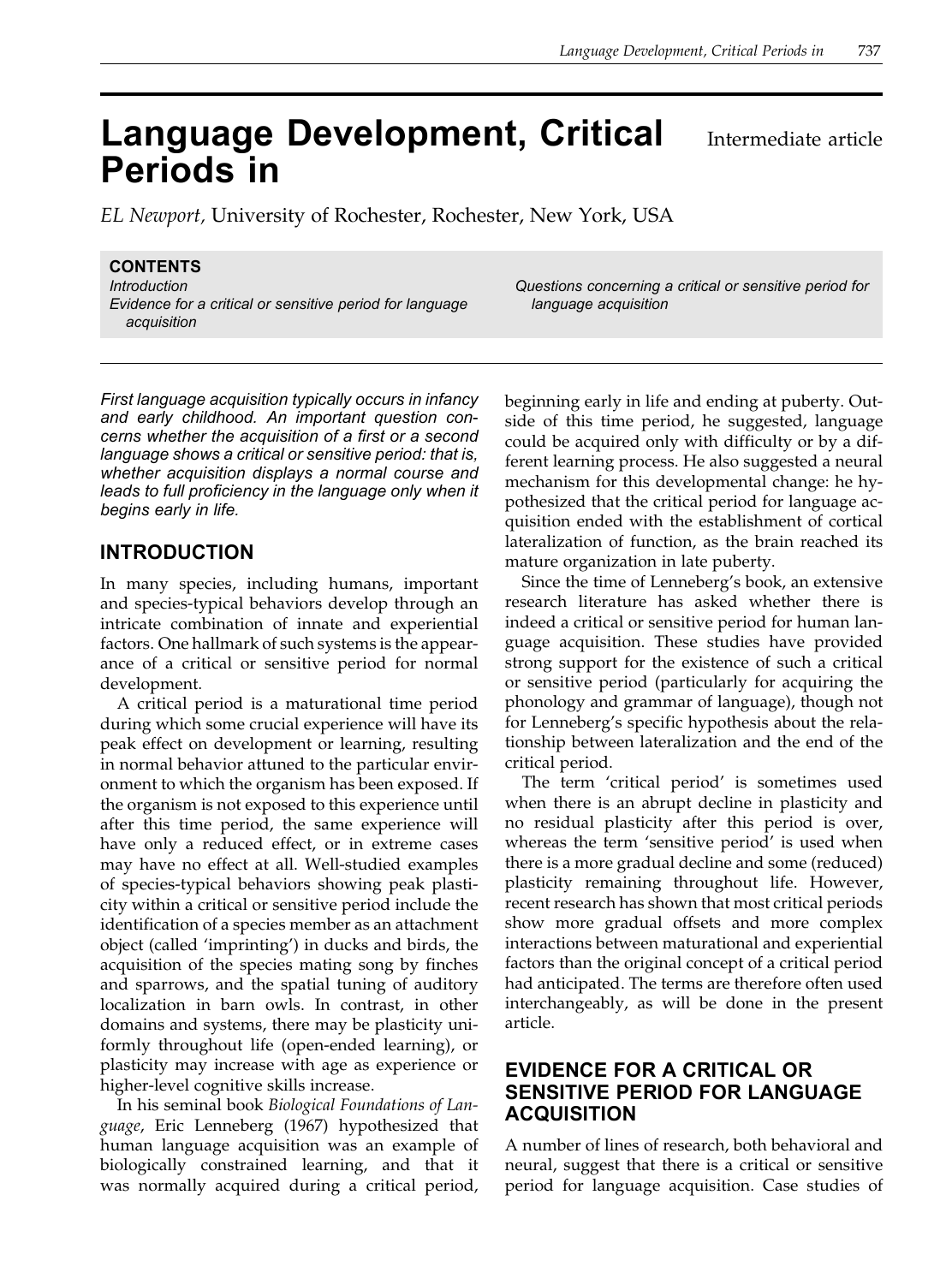individual feral or abused children, isolated from exposure to their first language until after puberty, have shown extreme deficits in phonology, morphology, and syntax resulting from this deprivation. The best studied of these cases is a girl named Genie, who was followed closely for a number of years after her discovery and placement in a normal linguistic environment at age 13 (Curtiss, 1977). While Genie did successfully acquire some English after puberty, her phonology was abnormal, and her control over English syntax and morphology was limited to only the simplest aspects of the language.

However, in cases of isolated children, general physical and cognitive status may be a concern. In studies of populations of normal individuals, one can systematically examine proficiency in relation to age of linguistic exposure without concern about the physical status of the learning brain. These studies show a strong relationship between the age of exposure to a language and the ultimate proficiency achieved in that language (Johnson and Newport, 1989; Krashen et al., 1982; Long, 1990; Newport, 1990), though typically with many fewer extreme deficits in adult learning than those found in the case studies of isolated children. Learning during the first months or year of exposure may show an advantage for adult learners, particularly in the acquisition of vocabulary and the speed of using certain complex sentence forms; however, long-term outcome clearly favors those who start learning the language during childhood. Peak proficiency in the language, in control over the sound system as well as the grammatical structure, is displayed by those whose exposure to that language begins in infancy or very early childhood. Such early learners show not only flawless control over the accent and rhythm of the language but also full and productive control over the syntax and morphology. With increasing ages of exposure there is a decline in average proficiency, beginning as early as ages 4 to 6 and continuing until proficiency plateaus for adult learners (Johnson and Newport, 1989; Newport, 1990). Learners exposed to the language in adulthood show, on average, a lowered level of performance in many aspects of the language, though individual variation also increases with age (Johnson and Newport, 1989), and some individuals may approach the proficiency of early learners (Birdsong, 1992).

These effects have been shown for both first and second languages, and for measures of proficiency including degree of accent, production and comprehension of morphology and syntax,

grammaticality judgments for morphology and syntax, and syntactic processing speed and accuracy. For example, Johnson and Newport (1989) have shown that Chinese or Korean immigrants who move to the United States and become exposed to English as a second language show strong effects of their age of exposure to the language on their ability to judge its grammatical structure many years later, even when the number of years of exposure is matched. These effects are not due merely to interference of the first language on the learner's ability to acquire the second language: deaf adults, acquiring American Sign Language as their primary language, show effects of age of exposure on their grammatical skills in ASL as much as 50 years later, even though they may not control any other language with great proficiency (Newport, 1990; Mayberry and Eichen, 1991).

While there are effects of age of acquisition on both first and second languages and on both spoken and signed languages, an important question is how these effects compare. Does the acquisition of a language early in life reduce the effects of age on later language learning? This question has been examined by comparing hearing and deaf individuals' acquisition of English or American Sign Language as either a first or a second language, and (if as a second language) after early exposure to either a spoken or a signed language (Mayberry et al., 2002). The results show that age of first language onset has a significant effect, while language modality does not: late first language acquisition results in lower performance than does late second language acquisition, regardless of whether the languages in question were spoken or signed. According to one recent finding, even overhearing a language during early childhood, without producing it or hearing it again for many years, can result in learning to pronounce that language with a more native accent as an adult (Au *et al.*, 2002).

However, age of exposure does not affect all aspects of language learning equally. The acquisition of vocabulary and semantic processing occur relatively normally in late learners. Critical period effects thus appear to focus on the formal properties of language (phonology, morphology, and syntax) and not the processing of meaning. Even within the formal properties of language, though, various aspects of the language may be more and less dependent on age of language exposure. For example, late learners acquire the basic word order of a language relatively well, but more complex aspects of grammar show strong effects of late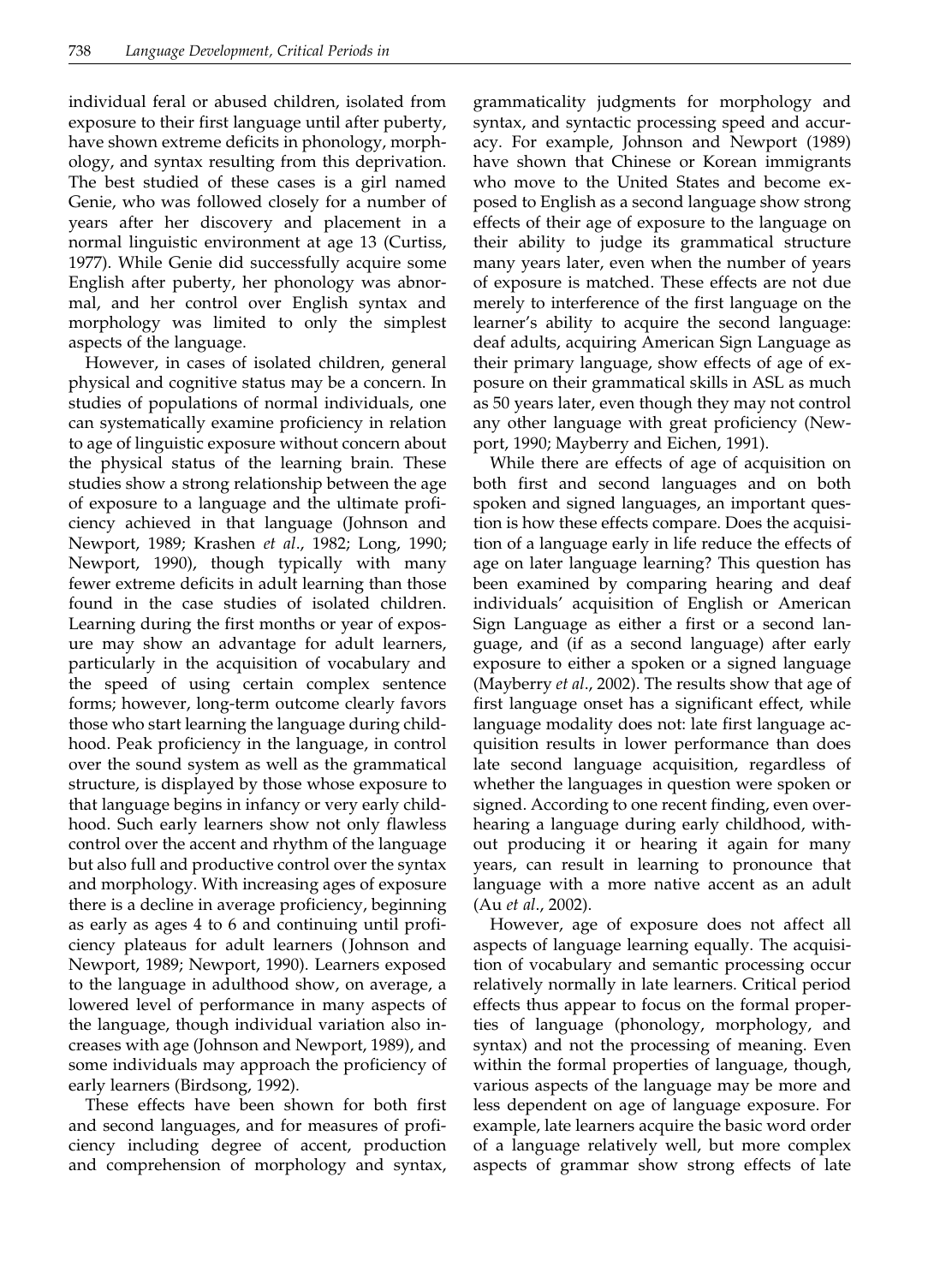acquisition (Johnson and Newport, 1989; Newport, 1990). Further research is needed to characterize the structures that do and do not show strong effects of age of learning.

Age of exposure also affects the way language is represented in the brain, with similarities between the behavioral and neural effects. PET (Positron Emission Tomography), fMRI (functional magnetic resonance imaging), and ERP (event-related potential) studies all show strong left hemisphere activation for processing the native language, in bilinguals as well as monolinguals. However, when second languages are learned after age seven, the regions and patterns of activation are partially or completely nonoverlapping with those for the native language. Neural organization for late-learned languages is less lateralized and, like proficiency itself, displays a high degree of variability from individual to individual (Perani et al., 1996; Weber-Fox and Neville, 1996; Kim et al., 1997). The few studies that have observed early bilinguals or highly proficient late bilinguals report congruent results for native and second languages (Perani et al., 1998), though more refined techniques in the future might be expected to show neural differences whenever there are behavioral differences.

As with linguistic behavior, there is considerable specificity in these neural effects. In particular, age of acquisition appears to have more pronounced effects on grammatical processing and its representation in the brain than on semantic processing (Weber-Fox and Neville, 1996). When native speakers of English, respond to the appropriateness of open-class content words, ERP components distributed over the posterior regions of both hemispheres; and these same patterns appear in Chinese-English bilinguals who have acquired English as late as age 16. In contrast, when judging English syntactic constructions or responding to the placement of closed class function words in sentences, only early learners show the characteristic anterior left hemisphere ERP components; learners with delays of even 4 years show significantly more bilateral activation (Weber-Fox and Neville, 1996). Similar effects appear for signed languages (Neville *et al.*, 1997).

Taken together, these results provide fairly strong evidence for a critical or sensitive period in acquiring the phonological and grammatical patterns of the language and in organizing the neural mechanisms for handling these structures in a proficient way. Nonetheless, the question of whether there is a critical period for language acquisition continues to be controversial.

## **QUESTIONS CONCERNING A CRITICAL** OR SENSITIVE PERIOD FOR **LANGUAGE ACQUISITION**

Several questions have been raised about whether these age effects represent the outcome of a critical or sensitive period, or whether they might arise from variables correlated with age but not with maturation. One set of questions concerns whether the behavioral function has the correct shape for a critical or sensitive period. Must a critical period involve an abrupt decline and a total loss of plasticity at the end? Some investigators have argued that, in order to support a critical period hypothesis, age effects must coincide with the onset of puberty (though neural maturation continues throughout the teenage years and does not cease at ages 12 to 13). Other investigators have suggested that, if there were a critical or sensitive period for acquisition, no adult learners should achieve native proficiency. Finally, investigators have noted that it is difficult to distinguish a critical or sensitive period for learning from an interference effect.

However, many of the strong or absolute characteristics expected or demanded by these investigators are not true of critical or sensitive periods in other domains. Critical or sensitive periods in most behavioral domains involve gradual declines in learning, with some (reduced but not absent) ability to learn, and greater individual variation, in mature organisms. Critical periods in other domains also exhibit more learning during the waning portion of the critical period if the organism is presented with extremely salient or strongly preferred stimuli, or with learning problems similar to those experienced early in life. It should therefore not be surprising that a critical period for language in humans would show some continuing ability to learn, with individual variation, during adulthood. If such complex phenomena are routinely found within critical periods in other domains, they should also be expected for language learning.

#### **References**

- Au TK, Knightly LM, Jun S-A and Oh JS (2002) Overhearing a language during childhood. Psychological Science 13: 238-243.
- Birdsong D (1992) Ultimate attainment in second language acquisition. Language 68: 706-755.
- Curtiss S (1977) Genie: a Psycholinguistic Study of a Modern-Day 'Wild Child'. New York, NY: Academic Press.
- Johnson JS and Newport EL (1989) Critical period effects in second language learning: the influence of maturational state on the acquisition of English as a second language. Cognitive Psychology 21: 60-99.